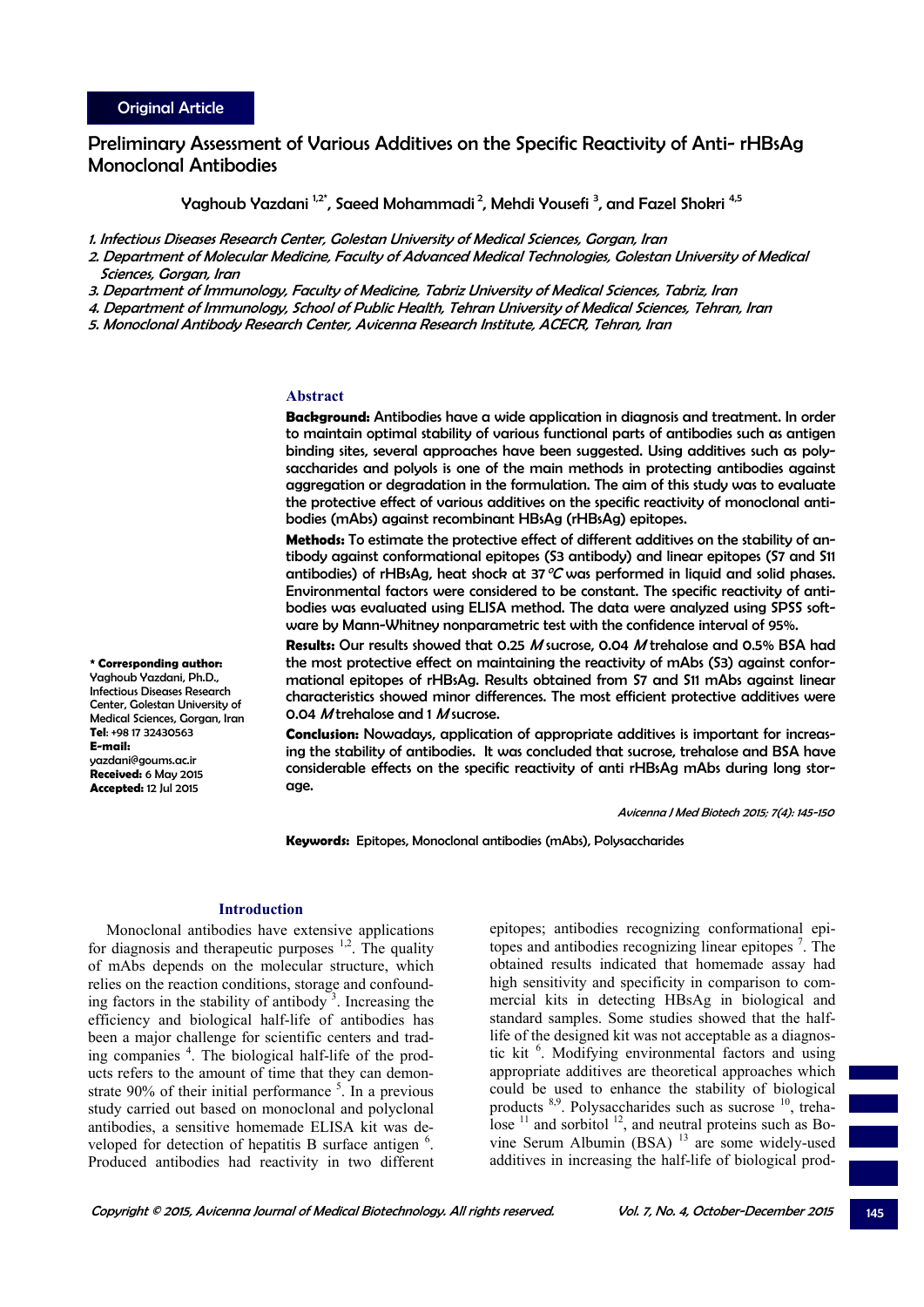ucts. If proteins, including antibodies, are not placed in the original environment, they quickly become unstable  $14$ . In general, instability in antibodies is a consequence of two different types of stress shocks: physical and chemical. Chemical shocks are processes or factors leading to elimination or breakage of the covalent bonds in molecular structure <sup>15</sup>. Deamidation is considered as the most common route for chemical degradation of proteins, peptides and antibodies 15,16. Generally, any protein or peptide containing Asn-Xaa sequence is prone to deamidation over time  $1$ 

In physical instability, the chemical composition of antibody remains stable, but its physical state is changed. This type of instability includes denaturation, aggregation, deposition, and absorption 8,9. Inappropriate buffer, temperature and PH conditions are the most important factors that lead to physical instability  $18$ Loss of the antibodies activity along with microbial contamination is the main side effect of keeping antibodies at room temperature <sup>19</sup>. Type of storage containers is another factor that has an effect on increasing or decreasing the stability of antibodies  $20,21$ . Keeping antibodies in solid form (Lyophilized)  $22-24$ , storage at temperatures below 4*°C*, using cleaned glass containers  $20,21$ , and the application of various additives  $25,26$  are recommended for decreasing the environmental effects on the reactivity of antibodies. To prevent the growth of microbial contaminants, antimicrobial agents such as sodium azide (NaN3) or thimerosal can be used  $27$ .

"Lyophilization" means that the residual moisture should be less than 1 percent. Lyophilization process itself can expose proteins to a number of stressful and potentially destabilizing processes such as protein adsorption on the ice surface  $28$ . Increasing moisture is another interference factor, resulting in reduced stability 29. However, overdrying protein is harmful to the stability and moderate humidity is optimal to preserve antibody structure <sup>30</sup>. For this purpose, during long term storage of biological compounds including antibodies, various additives are used in order to maintain the desired humidity conditions. Stabilization by means of polysaccharides can be explained using "water replacement" hypothesis <sup>31</sup>. Similar to water molecules, polysaccharides form hydrogen bonds with proteins and by replacement of the lost water, the original structure would be maintained and the formulation during storage is stabilized  $32$ . To employ antibodies for a long time structural and functional integrity should be preserved. Various additives are added to the formulation during production and storage processes in order to protect antibodies against damage. In this study, the effects of different additives on the specific reactivity of mAbs against rHBsAg were investigated. Obtained results indicated that additives such as disaccharides (sucrose, trehalose) and BSA have considerable effects on maintaining the stability of antibodies in liquid and solid phases during storage. These additives can be

considered as proper components in reducing background signal noise in designing ELISA kits.

### **Materials and Methods**

### *The effects of different additives on the specific reactivity of mAb (S3)*

To evaluate the effects of additives on the reactivity of S3 mAb against conformational epitopes of rHBsAg, the liquid phase was selected. Environmental factors such as the material of storage container, moisture and oxygen content in the air that has considerable effect on molecular structure of antibody were considered constant in all studies.

The heat shock at 37*°C* was used for assessment of the effect of storage time on the reactivity of antibody. One week at 37*°C* is equivalent to the amount of shock that antibodies would receive in a period of one year at 4*°C* 33. According to extensive studies on the effect of different additives on keeping the structure of proteins, 0.25 *M* sorbitol <sup>25</sup>, 1 *M* glycerol <sup>26</sup>, 1 *M* trehalose <sup>26</sup>, 0.25 *M* trehalose  $34$ , 0.04 *M* trehalose  $35$ , 1 *M* sucrose  $26$ ,  $^{36}$ , 0.25 *M* sucrose <sup>10</sup> and 0.5% BSA  $^{13,26}$  were added as probable formulation stabilizers. Concentration of antibodies in all samples was considered equal to 300 *ng* per *ml*. The S3 mAbs in the presence of different additives were incubated for 12 days at 37*°C*. After the time point of 6-day and 12-day, the reactivity of antigen binding sites were evaluated. All studies were repeated three times and evaluated in two independent trials. The reactivity of mAbs was evaluated using an indirect ELISA test. The recombinant HBs antigens (serotype adw) with concentration of 0.5 *ng/ml* were coated in high protein-binding capacity polystyrene ELISA plates (Nunc). After blocking with skim milk, S3 mAbs which were affected by heat shock in the presence of different additives were used as the second layer with final concentration of 300 *ng/ml*. Then, conjugated sheep (Fab) 2 anti-mouse antibody (Sigma) was used as a detector layer. Eventually, ortho-phenylenediamine (OPD) substrate was added. After stopping the reaction using 20% sulfuric acid, absorbances were read at 492 *nm* wavelength by ELISA reader. All results were analyzed using SPSS software version 21 by Mann-Whitney nonparametric statistical test at the confidence interval of 95%.

# *The effects of different additives on the specific reactivity of mAbs (S7 and S11)*

Among the mAbs recognizing linear epitopes, S7 and S11 antibodies were selected  $37$ . The obtained results from homemade ELISA kit showed that these antibodies had the most efficiency in solid phase as capture layer <sup>6</sup>. Therefore, the effects of additives on the reactivity of these antibodies were evaluated in solid phase. Moisture is another factor affecting the function of antibodies that are coated to solid phase  $25$ . In order to reduce the effect of moisture on antibodies, moisture scavenger was added to the storage container.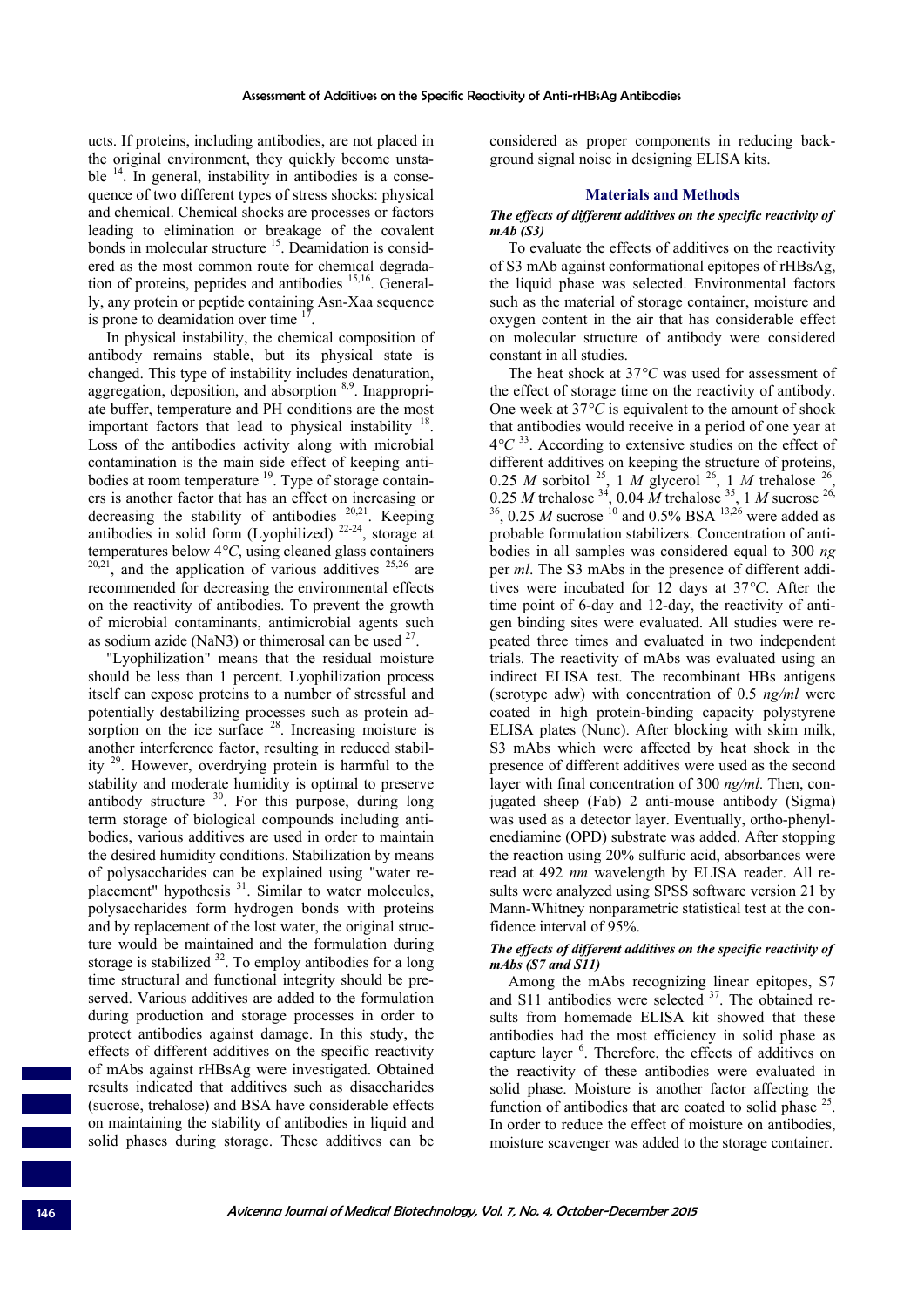Similar to previously mentioned section, S7 and S11 mAbs were coated to ELISA plates at final concentration of 300 *ng* per *ml* in the presence of various additives. Then, the plates were treated by heat shock at 37*°C*. After time points of 6-day and 12-day, the stability of antibodies were evaluated using sandwich ELISA test. Briefly, the HBsAg (serotype adw) at final concentration of 64 *ng* per ml was added to ELISA plates. Then, biotin conjugated polyclonal antibodies against serotype adw at optimal dilution were added as the next layer. Strep avidin-HRP (Sigma) was applied and OPD substrate was added eventually. After stopping the reaction with sulfuric acid 20%, optical density was read at the wavelength of 492 *nm*. Similar to the previous section, Mann-Whitney test was used to analyze data.

# **Results**

Figure 1 presents the protective effect of different additives on the specific reactivity of antigen binding site of S3 antibody after 6 days of co-incubation. This data revealed that 0.5% BSA has the most protective effect ( $p=0.046$ ). The results of adding other additives were not statistically significant but 0.25 *M* sucrose, 0.04 *M* trehalose had obviously the highest protective effects after BSA. Figure 2 reveals the results of these assessments after a twelve-day-incubation. Our finding revealed that 0.5% BSA, 0.25 *M* sucrose and 1 *M* trehalose had the greatest protective effects, but the differences were not statistically significant.

Figure 3 shows the effects of different additives on the specific reactivity of mAbs (S7 and S11) against rHBsAg in the solid phase as a capture antibody after 6 days of incubation. It revealed that 1 *M* sucrose showed the most protective effect  $(p=0.048)$ . The effects of 0.5% BSA, 0.25 *M* trehalose and 0.25 *M* sorbitol were considerable but they were not statistically significant.



Figure1. Effects of various additives on the specific reactivity of mAb (S3) against conformational epitope after 6 days of incubation at 37*°C*. The cross reactivity between the capture layer and the detector layer as backgrounds were subtracted from all obtained ODs. The significance level is indicated with star  $(*)$  [\*p<0.05].



tivity of mAb (S3) against conformational epitope after 12 days of incubation at 37*°C*. The cross reactivity between the capture layer and the detector layer as backgrounds were subtracted from all obtained ODs.



tivity of mAbs (S7 and s11) against linear epitope after 6 days of incubation at 37° C. The cross reactivity between the capture layer and the detector layer as backgrounds were subtracted from all obtained ODs. The significance level is indicated with star (\*)  $[*p<0.05]$ 

Figure 4 demonstrates the same results after 12 days. After 12 days, all additives except glycerol showed a considerable protective effect on the reactivity of mAbs. Based on these results, 0.25 *M* sucrose and trehalose 0.04 *M* had the greatest protective effects on the efficiency of mAbs (p=0.005). The protective effects of BSA 0.5% (p=0.05), 0.25 *M* sorbitol (p=0.048), 1 *M* trehalose and 1 *M* sucrose (p=0.046) were statistically significant. 1 *M* glycerol was found to be the least efficient additive.

#### **Discussion**

Today, biological components are widely used in diagnosis and treatment and so preserving the function during storage is one of the most intrinsic aspects in biological researches <sup>12</sup>. Proper physical conditions and

Avicenna Journal of Medical Biotechnology, Vol. 7, No. 4, October-December 2015 147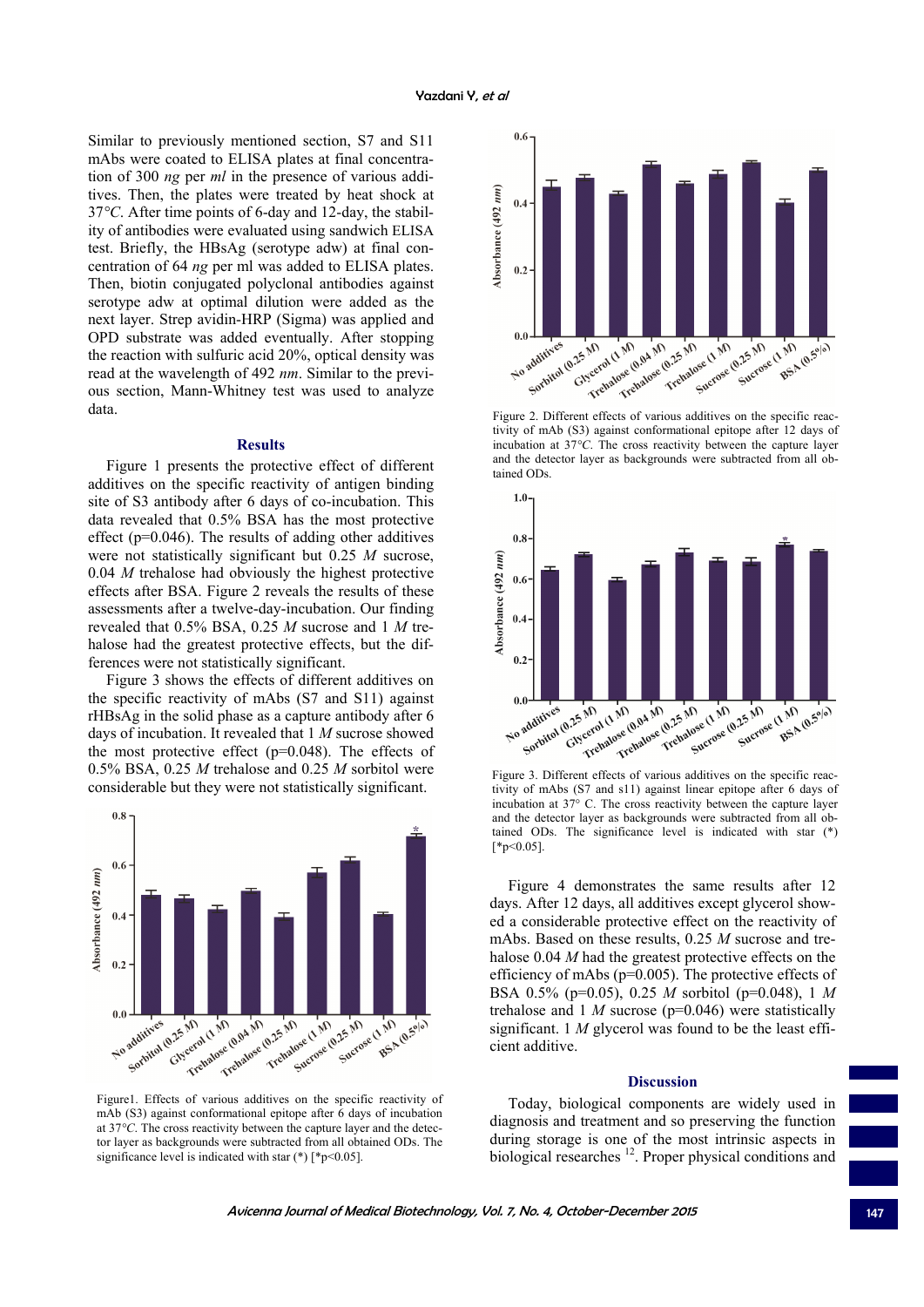

tivity of mAbs (S7 and s11) against linear epitope after 12 days of incubation at 37*°C*. The cross reactivity between the capture layer and the detector layer as backgrounds were subtracted from all obtained ODs. The significance level is indicated with star (\*). P-values lower than 0.05 are depicted as \* and p-values lower than 0.01 are depicted as \*\* [\*p<0.05, \*\* p $\leq$  0.01].

suitable additives are widely used in order to increase the bioactivity of antibodies  $8,9$ . Previous researches demonstrated that polysaccharides such as sucrose <sup>10</sup> trehalose  $11$  and sorbitol  $12$  and neutral proteins such as bovine serum albumin  $13$  increase the half-life of antibodies. Previously, different mouse mAbs against rHBsAg were produced  $<sup>7</sup>$  and they were used to design</sup> a sensitive and specific homemade ELISA kit <sup>6</sup>. Produced antibodies were divided into two categories; antibodies recognizing the conformational epitopes and antibodies recognizing the linear epitopes  $\bar{7}$ . Although this homemade ELISA assay had acceptable sensitivity (0.5 *ng/ml*) and specificity (98%), the stability of kit was not satisfactory due to instability of produced antibodies. In order to increase the half-life of kit and decreasing the background signal noise, it was decided to study the effects of different additives on the specific reactivity of antigen binding site of mAbs.

The assessment was done at 37*°C* to decrease the time of study. Based on previous studies, the shock that antibody receives at 37*°C* for 3 days is almost equal to the same shock that it receives after 6 months of incubation at  $4^{\circ}C^{33}$ . According to the fact that the applied shock during our assessments was heat shock, the reduction property of materials had no significant effect on maintaining the biological activity of antibodies <sup>38</sup>.

Apart from applying biochemical additives such as polyols and polysaccharides <sup>10</sup> which were used in the present study, other preservative were also used <sup>9</sup>. Suitable additives decrease the harmful effect of physical conditions on the specific reactivity of antibodies such as denaturation, aggregation, deposition, and absorption  $8,9$ 

In this study, polysaccharides such as sucrose and trehalose had the most efficiency in decreasing the background signal noise and improving the specific reactivity of antibodies. The effect of these components could be explained on the basis of "water replacement" hypothesis<sup>31</sup>. These polysaccharides form hydrogen bonds with proteins and by replacement of the lost water, the structure of antibodies would be maintained  $32$ . The protective effects of sucrose in maintaining the structure of L-selectin  $39$ , recombinant hemoglobin  $40$ and lysozyme <sup>36</sup> have been reported previously. Trehalose also has positive effect on preserving the structure of lysozyme  $36$  and beta-lacto globulin  $41$ . Sucrose and trehalose had more considerable effects on maintaining reactivity of antigen binding sites of S3 mAbs in comparison to other additives. These additives increase the negative value of free energy among the original structure and denatured protein  $\frac{42,43}{42,43}$ .

Although sucrose and trehalose have positive effects on the specific reactivity of S3 antibody, the efficiency of these components is minor in comparison to S7 and S11 mAbs. It could be explained that when antibodies are coated to the solid phase, a particular relative stability is gained  $29,44$ . For as much as in liquid phase antibody bears the highest peripheral shock, 0.5% BSA would be the most convenient additive to sustain the reactivity of S3 mAbs. Analyzing the data of S7 and S11 mAbs proved that all additives used in this study except 1 *M* glycerol have considerable effects on keeping the specific reactivity.

Better performance of additives in solid phase brings two different scenarios into mind; first, antibodies could possess a relative stability in the solid phase which might be a consequence of reducing peripheral shocks against antibodies. Secondly, additives function more efficiently in retaining the specific reactivity against antigen binding sites of linear epitopes.

In general, the major role of polysaccharides<sup>45</sup> and in particular disaccharides such as sucrose  $^{10}$ , trehalose and sorbitol  $12$  is protecting antibodies against dehydration which is related to hydrogen bindings between sugar and protein molecules. This property of polysaccharides leads to an increase in the negative value of free energy between original structures and denatured proteins  $\frac{45,43}{42,43}$ . Sucrose prevents the denaturation of proteins and changes folding  $10,36$ . On the basis of the obtained results, it was concluded that adding sucrose and trehalose can have a major protective effect on specific reactivity of S3 mAb. Although the effect of these selected additives on S7 and S11 mAbs was comparably shown to be minor but it should be kept in mind that even this amount of preservation could be effective in decreasing the background signal noise.

#### **Conclusion**

It was concluded that sucrose, trehalose and BSA have considerable effects on the specific reactivity of anti rHBsAg mAbs during long storage. Application of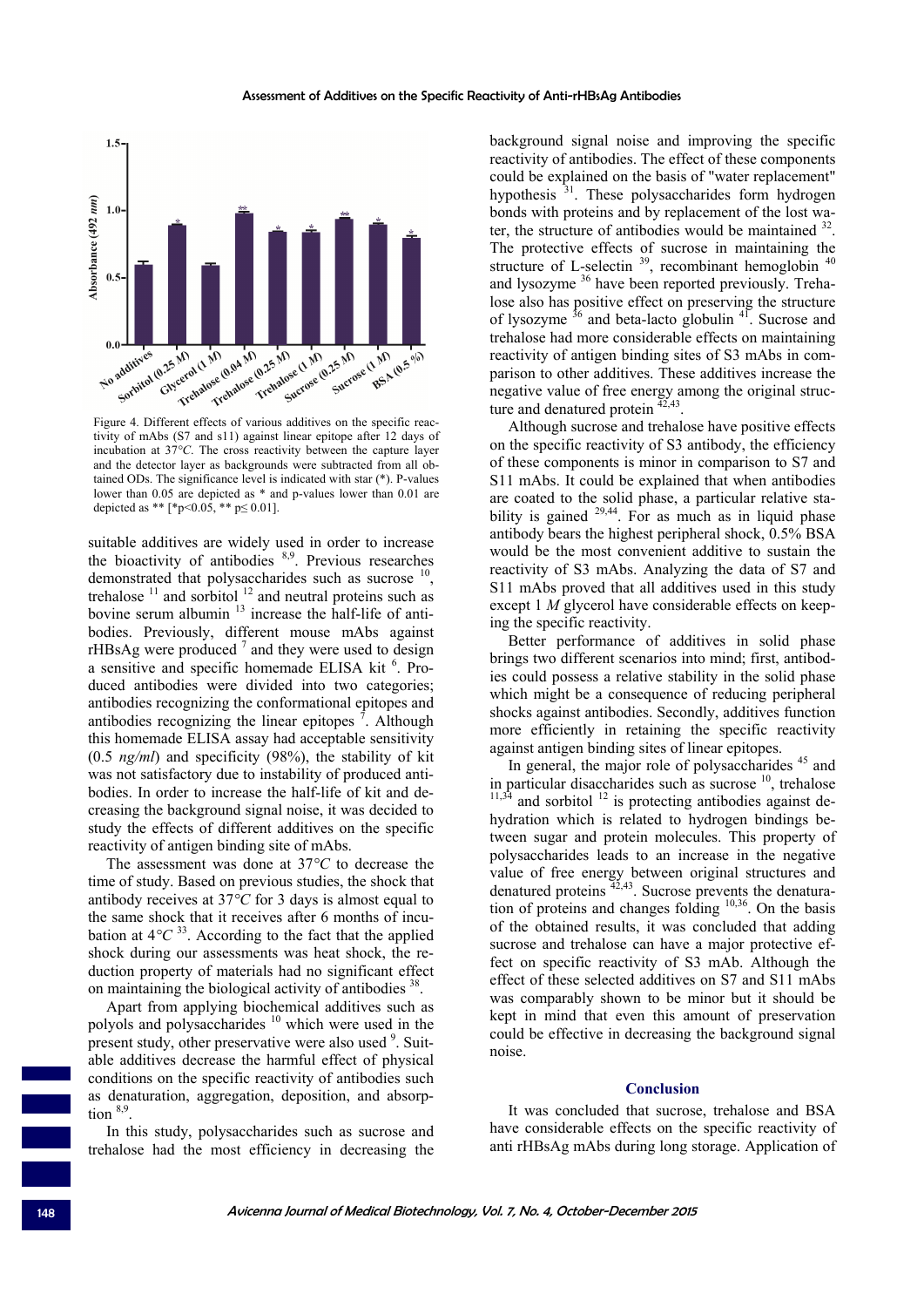these additives at different dilutions is recommended in the formulation of MAbs production.

# **Acknowledgement**

This study was financially supported by a grant from Tehran University of Medical Sciences, Tehran, Iran.

#### **References**

- 1. Czuczman MS, Grillo-López AJ, White CA, Saleh M, Gordon L, LoBuglio AF, et al. Treatment of patients with low-grade B-cell lymphoma with the combination of chimeric anti-CD20 monoclonal antibody and CHOP chemotherapy. J Clin Oncol 1999;17(1):268-276.
- 2. Jäeger G, Neumeister P, Brezinschek R, Höfler G, Quehenberger F, Linkesch W, et al. Rituximab (anti-CD20 monoclonal antibody) as consolidation of first-line CHOP chemotherapy in patients with follicular lymphoma: a phase II study. Eur J Haematol 2002;69(1):21-26.
- 3. Wan-zhou X, Yan L, Qing W, Ming W, Ze-gang W. Brief communication: comparison the diagnostic performance of four HBsAg ELISA kits. J Clin Lab Anal 2013;27(4):294-296.
- 4. Yoshihara N. [ELISA for diagnosis of infections by viruses]. Nihon Rinsho 1995;53(9):2277-2282. Japanese.
- 5. Lequin RM. Enzyme immunoassay (EIA)/enzyme-linked immunosorbent assay (ELISA). Clin Chem 2005;51(12): 2415-2418.
- 6. Yazdani Y, Roohi A, Khoshnoodi J, Shokri F. Development of a sensitive enzyme-linked immunosorbent assay for detection of hepatitis B surface antigen using novel monoclonal antibodies. Avicenna J Med Biotechnol 2010; 2(4):207-214.
- 7. Roohi A, Yazdani Y, Khoshnoodi J, Jazayeri SM, Carman WF, Chamankhah M, et al. Differential reactivity of mouse monoclonal anti-HBs antibodies with recombinant mutant HBs antigens. World J Gastroenterol 2006;12 (33):5368-5374.
- 8. Reubsaet JL, Beijnen JH, Bult A, van Maanen RJ, Marchal JA, Underberg WJ. Analytical techniques used to study the degradation of proteins and peptides: physical instability. J Pharm Biomed Anal 1998;17(6-7):979-984.
- 9. Robinson AB, Rudd CJ. Deamidation of glutaminyl and asparaginyl residues in peptides and proteins. Curr Top Cell Regul 1974;8(0):247-295.
- 10. Banks DD, Hambly DM, Scavezze JL, Siska CC, Stackhouse NL, Gadgil HS. The effect of sucrose hydrolysis on the stability of protein therapeutics during accelerated formulation studies. J Pharm Sci 2009;98(12):4501-4510.
- 11. Lins RD, Pereira CS, Hünenberger PH. Trehalose-protein interaction in aqueous solution. Proteins 2004;55(1):177- 186.
- 12. Piedmonte DM, Summers C, McAuley A, Karamujic L, Ratnaswamy G. Sorbitol crystallization can lead to protein aggregation in frozen protein formulations. Pharm Res 2007;24(1):136-146.
- 13. Schoonenboom NS, Mulder C, Vanderstichele H, Van Elk EJ, Kok A, Van Kamp GJ, et al. Effects of processing and storage conditions on amyloid beta (1-42) and

tau concentrations in cerebrospinal fluid: implications for use in clinical practice. Clin Chem 2005;51(1):189-195.

- 14. Carpenter JF, Chang BS, Garzon-Rodriguez W, Randolph TW. Rational design of stable lyophilized protein formulations: theory and practice. Pharm Biotechnol 2002; 13:109-133.
- 15. Manning MC, Patel K, Borchardt RT. Stability of protein pharmaceuticals. Pharm Res 1989;6(11):903-918.
- 16. Doyle HA, Gee RJ, Mamula MJ. Altered immunogenicity of isoaspartate containing proteins. Autoimmunity 2007;40(2):131-137.
- 17. Wang L, Amphlett G, Lambert JM, Blättler W, Zhang W. Structural characterization of a recombinant monoclonal antibody by electrospray time-of-flight mass spectrometry. Pharm Res 2005;22(8):1338-1349.
- 18. Tsoi BM, Doran PM. Effect of medium properties and additives on antibody stability and accumulation in suspended plant cell cultures. Biotechnol Appl Biochem 2002;35(Pt 3):171-180.
- 19. Carpenter JF, Crowe JH. The mechanism of cryoprotection of proteins by solutes. Cryobiology 1988;25(3):244- 255.
- 20. Randolph TW. Phase separation of excipients during lyophilization: effects on protein stability. J Pharm Sci 1997; 86(11):1198-1203.
- 21. Franks F. Protein destabilization at low temperatures. Adv Protein Chem 1995;46:105-139.
- 22. Passot S, Fonseca F, Alarcon-Lorca M, Rolland D, Marin M. Physical characterisation of formulations for the development of two stable freeze-dried proteins during both dried and liquid storage. Eur J Pharm Biopharm 2005; 60(3):335-348.
- 23. Breen ED, Curley JG, Overcashier DE, Hsu CC, Shire SJ. Effect of moisture on the stability of a lyophilized humanized monoclonal antibody formulation. Pharmaceut res 2001;18(9):1345-1353.
- 24. Chang L, Shepherd D, Sun J, Ouellette D, Grant KL, Tang XC, et al. Mechanism of protein stabilization by sugars during freeze-drying and storage: Native structure preservation, specific interaction, and/or immobilization in a glassy matrix. J Pharm Sci 2005;94(7):1427-1444.
- 25. Chang L, Shepherd D, Sun J, Tang XC, Pikal MJ. Effect of sorbitol and residual moisture on the stability of lyophilized antibodies: Implications for the mechanism of protein stabilization in the solid state. J Pharm Sci 2005; 94(7):1445-1455.
- 26. Auton M, Bolen DW, Rösgen J. Structural thermodynamics of protein preferential solvation: osmolyte solvation of proteins, aminoacids, and peptides. Proteins 2008; 73(4):802-813.
- 27. Trümpler S, Lohmann W, Meermann B, Buscher W, Sperling M, Karst U. Interaction of thimerosal with proteins-ethylmercury adduct formation of human serum albumin and β-lactoglobulin A. Metallomics  $2009;1(1)$ : 87-91.
- 28. Rupley JA, Careri G. Protein hydration and function. Adv Protein Chem 1991;41:37-172.

Avicenna Journal of Medical Biotechnology, Vol. 7, No. 4, October-December 2015 149